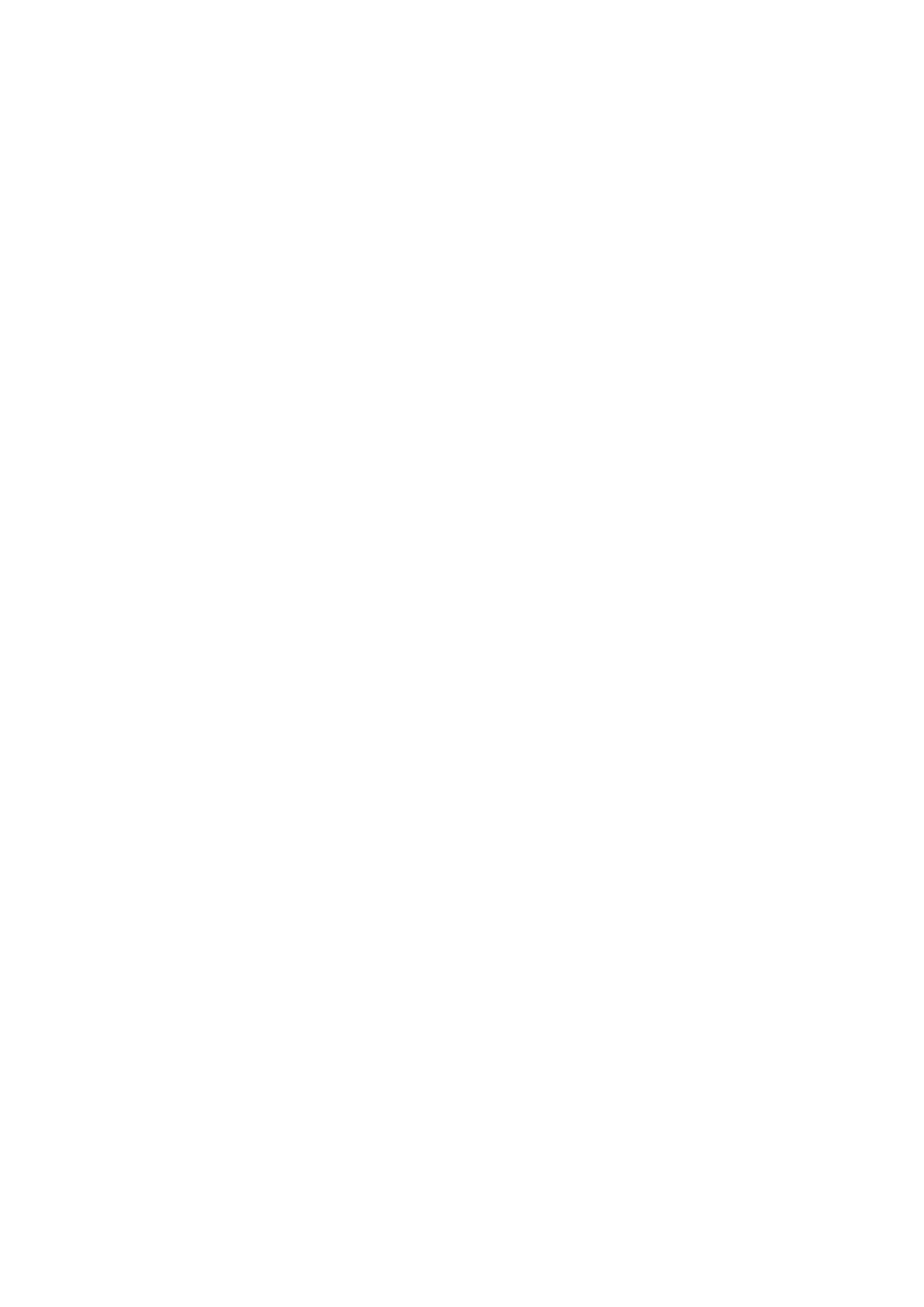# The Role of Nocturnal Blood Pressure and Sleep Quality in Hypertension Management

Francesco P Cappuccio<sup>1,2</sup>

*1. ESH Centre of Excellence in Hypertension and Cardio-metabolic Research, University of Warwick Medical School, Coventry, UK; 2. University Hospitals Coventry and Warwickshire NHS Trust, Coventry, UK.*

#### Abstract

The accurate measurement, prediction and treatment of high blood pressure (BP) are essential to the management of hypertension and the prevention of its associated cardiovascular (CV) risks. However, even if BP is optimally controlled during the day, nocturnal high blood pressure may still increase the risk of CV events. The pattern of circadian rhythm of BP can be evaluated by ambulatory BP monitoring (ABPM). Nighttime ABPM is more closely associated with fatal and nonfatal CV events than daytime ambulatory BP. However, the use of ABPM is limited by low availability and the fact that it can cause sleep disturbance, therefore may not provide realistic nocturnal measurements. Home blood pressure monitoring (HBPM) offers an inexpensive alternative to ABPM, is preferred by patients and provides a more realistic assessment of BP during an individual's daily life. However, until recently, HBPM did not offer the possibility to measure nocturnal (sleep time) BP. The development and validation of new BP devices, such as the NightView (OMRON Healthcare, HEM9601T-E3) HBPM device, could overcome these limitations, offering the possibility of daytime and night-time BP measurements with minimal sleep disturbance.

#### Keywords

Ambulatory blood pressure monitoring, cardiovascular disease, home blood pressure monitoring, hypertension, nocturnal blood pressure monitoring

**Disclosure:** FPC has received fees and refund of expenses from OMRON Healthcare Europe and Asia for educational involvement in the development and delivery of the OMRON Academy Programme.

**Received:** 21 April 2020 **Accepted:** 5 June 2020 **Citation:** *European Cardiology Review* 2020;15:e60. **DOI:** https://doi.org/10.15420/ecr.2020.13 **Correspondence:** Francesco P Cappuccio, WMS – Mental Health and Wellbeing, University of Warwick, Gibbet Hill Rd, Coventry CV4 7AL, UK. E: [F.P.Cappuccio@warwick.ac.uk](mailto:F.P.Cappuccio@warwick.ac.uk)

**Support:** The publication of this manuscript was supported by OMRON Healthcare Europe B.V.

**Open Access:** This work is open access under the [CC-BY-NC 4.0 License](https://creativecommons.org/licenses/by-nc/4.0/legalcode) which allows users to copy, redistribute and make derivative works for noncommercial purposes, provided the original work is cited correctly.

Hypertension is a major independent risk factor for cardiovascular (CV) diseases, including cardiac death, coronary heart disease, heart failure, stroke and chronic kidney disease. Therefore, early diagnosis, prevention and optimal management of hypertension is essential.<sup>1</sup> Hypertension poses a growing public health burden: the number of adults with elevated blood pressure (BP) increased from 594 million in 1975 to 1.13 billion in 2015, and it is estimated that the number of people with hypertension will be close to 1.5 billion by 2025.<sup>2,3</sup> During the past decades, BP measurement has evolved from manual measuring to fully automatic monitoring; ambulatory BP monitoring (ABPM) was first described in 1964.<sup>4</sup> Since then, the importance of nocturnal BP has been recognised.<sup>5</sup> This article aims to understand the clinical significance, therapeutic implications and optimal measurement of nocturnal hypertension.

#### **Nocturnal Hypertension**

BP variation over 24 hours normally follows a pattern, with a peak in the early morning hours and a decrease at night, known as dipping. This variation is the result of an endogenous circadian rhythm, which exerts its peak at around 9 pm, and behavioural effects that are superimposed on the circadian pattern, causing much of the observed day-night pattern in BP.<sup>6</sup> In general, BP starts declining from late evening onwards, reaches a nadir around midnight and rises just after awakening in the morning (*Figure 1*).7,8 People are defined as dippers if their nocturnal BP falls by >10 % of the daytime average BP value; however, dipping status varies from day to day and the classification of patients into dippers and non-dippers is not reproducible over time.<sup>1,5,9</sup> Non-dipping status is associated with sleep disturbance, obstructive sleep apnoea (OSA), obesity, high salt intake in salt-sensitive people, orthostatic hypotension, autonomic dysfunction, chronic kidney disease, diabetic neuropathy and older age.10–16

In recent years, it has been recognised that nocturnal BP is, in general, a better predictor of the risk of fatal and nonfatal CV events (stroke, MI and CV death) and organ damage than daytime BP in hypertensive and renal transplant patients.10,15–19

Night-to-day ratio is also a significant predictor of CV events, and patients defined as non-dippers have an increased CV risk.<sup>15</sup> A nondipping BP pattern has been shown to be predictive of a range of CV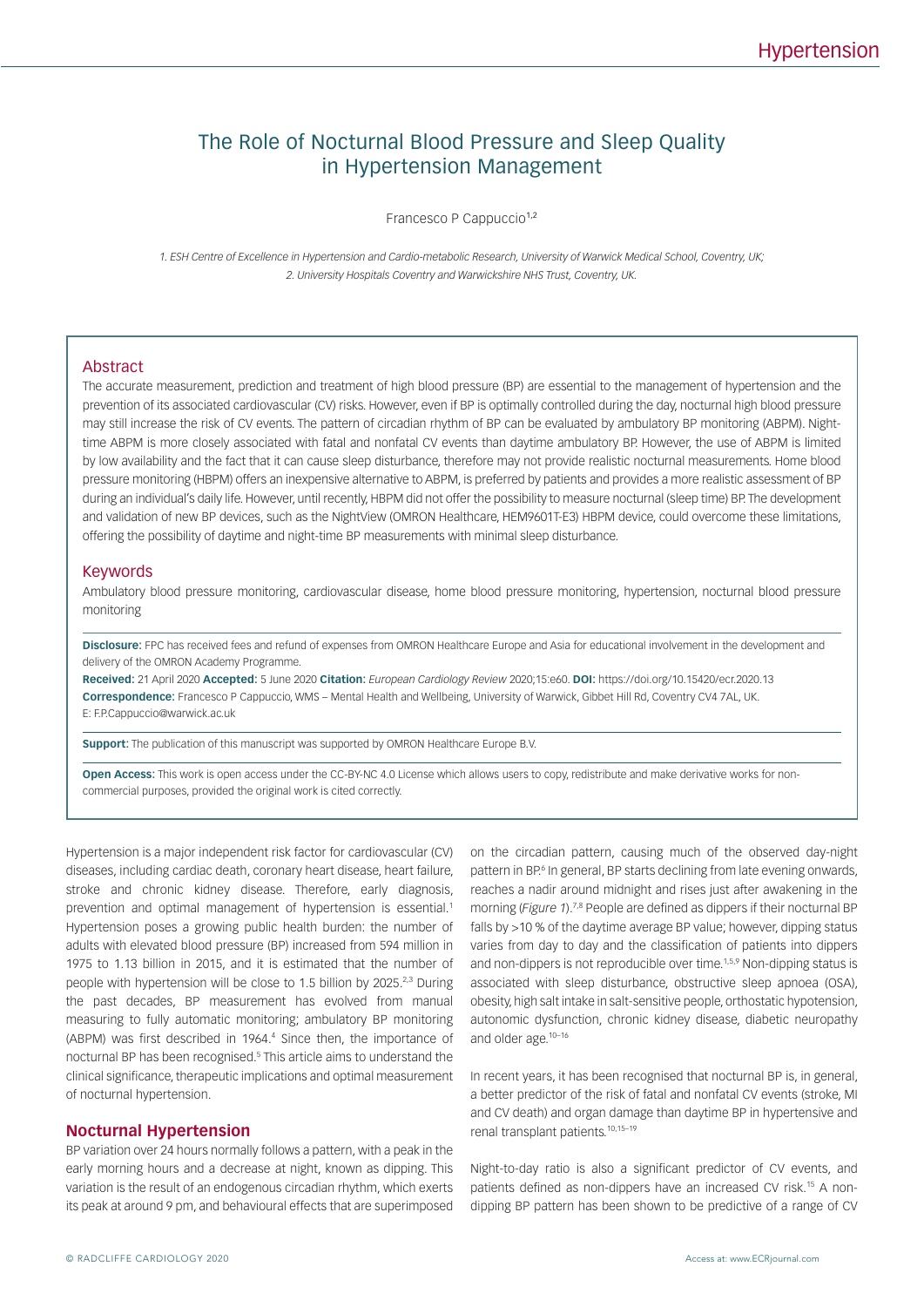#### Figure 1: Components of Nocturnal Hypertension



*CHF = chronic heart failure; CKD = chronic kidney disease; OSA = obstructive sleep apnoea; REM = rapid eye movement. Source: Kario et al. 2018.*<sup>8</sup>  *Reproduced with permission from Wolters Kluwer Health.*

# Table 1: Definitions of Hypertension According to Office, Ambulatory and Home Blood Pressure Levels

| <b>Category</b>             | SBP (mmHg) |        | DBP (mmHg) |
|-----------------------------|------------|--------|------------|
| Office BP*                  | >140       | and/or | >90        |
| Ambulatory BP               |            |        |            |
| Daytime (or awake) mean     | >135       | and/or | >85        |
| Night-time (or asleep) mean | >120       | and/or | >70        |
| 24 h mean                   | >130       | and/or | >80        |
| Home BP mean                | >135       | and/or | >85        |

*\*Refers to conventional office BP rather than unattended office BP. BP = blood pressure; DBP = diastolic blood pressure; SBP = systolic blood pressure. Source: Williams et al. 2018.*<sup>1</sup> *Reproduced with permission from Oxford University Press.*

events, including total CV death, sudden death, nonfatal CV events and nonfatal stroke, in people with and without carotid atherosclerosis.20 In patients with heart failure with preserved ejection fraction, a nondipping pattern was found to be an independent risk factor for future CV events, including recurrence of hospitalisation for heart failure and cognitive dysfunction.21,22 People who experience a night-time BP decrease of ≥20% are termed extreme dippers; this may be associated with an increased risk of ischaemic stroke and silent cerebral diseases.<sup>23</sup> An exaggerated morning surge in BP is also associated with an increased risk of stroke.<sup>24</sup> Therefore, nocturnal hypertension has become an important therapeutic target for the prevention of CV events in patients with hypertension.

# **Obstructive Sleep Apnoea in Patients with Hypertension**

OSA is a sleep disorder characterised by frequent episodes of partial or complete collapse of the upper airway during sleep.<sup>25</sup> A large body of evidence supports the association of OSA with hypertension, CV disease and disorders of glucose metabolism.26,27 The relationship between OSA and hypertension is bidirectional: not only does OSA predispose patients to develop hypertension, but there is also a greater incidence of OSA in hypertensive patients.28–30 Hypertension in patients with OSA is predominantly nocturnal, and non-dipping BP is common in patients with OSA.14,31–33 The average peak and the maximal nocturnal

BP values may be related to the nocturnal BP surge triggered by the apnoea or hypopnea episodes of OSA.34

The prompt diagnosis and treatment of OSA are essential to the management of hypertensive patients, since OSA is a common cause of resistant hypertension.<sup>35</sup> Furthermore, the constant sleep fragmentation associated with OSA and related conditions, such as OSA–hypopnoea syndrome is associated with disrupted and short sleep, excessive daytime sleepiness, fatigue, headaches and high rates of morbidity and mortality.36 Poor quality and quantity of sleep has a substantial negative impact on CV health and all-cause mortality, type 2 diabetes, hypertension, respiratory disorders and obesity at all ages.<sup>34-38</sup>

Importantly, OSA can be treated; continuous positive airway pressure (CPAP), the first-line therapy for moderate to severe OSA syndrome, reduces the 24-hour mean BP by approximately 2 mmHg.<sup>39</sup> Active or supportive measures to increase quality or quantity of sleep may also be beneficial to patients with OSA-hypopnoea syndrome.<sup>39</sup>

# **Challenges of Diagnosing Obstructive Sleep Apnoea and Related Hypertension**

OSA and nocturnal hypertension are often not recognised, or masked.40 Unlike white coat hypertension, in which BP is elevated in clinical settings but normal at other times, people with masked hypertension have normal BP in the office, but elevated BP at other times.<sup>1</sup> Masked hypertension has been reported in approximately 15% of patients with a normal BP in the office. It is associated with dyslipidaemia, increases in arterial stiffness, raised plasma B-type natriuretic peptide level and urinary albumin:excretion ratio, increased risk of developing diabetes, and sustained hypertension and CV disease.<sup>1,41,42</sup> Masked nocturnal hypertension has been associated with markers of CV risk, even in hypertensive patients with well-controlled self-measured home BP.<sup>43-45</sup> Therefore, it is important that a uniform, reproducible method for the measurement of nocturnal BP is established. Nocturnal BP is generally considered the average of BP readings recorded during the period most likely coinciding with sleep time.46 Night-time is usually set *a priori*  (e.g. from 10 pm to 6 am), without considering variations in sleeping times between patients and individual patient fluctuations. Furthermore, the current methods are unable to differentiate between time in bed and time asleep. Issues such as differing methods for monitoring nocturnal BP, different definitions of nocturnal time, diagnostic thresholds and opinions of whether to control abnormal nocturnal BP, have hindered progress in the appropriate management of patients with hypertension.<sup>47</sup>

Ambulatory BP monitoring (ABPM) has historically been the gold standard for measuring nocturnal BP. It provides the average of BP readings over a defined period, usually 24 hours. The device is programmed to record BP at 15–30 minute intervals (often 60 minute intervals at night), and calculates average BP values for daytime, nighttime and over 24 hours.<sup>1,48</sup> According to the latest European Society of Cardiology (ESC) and the European Society of Hypertension (ESH) guidelines, the thresholds for diagnosis of hypertension based on ABPM are ≥130/80 mmHg over 24 hours, ≥135/85 mmHg in the daytime and ≥120/70 mmHg at night (*Table 1*).1 The night-time BP is calculated as the average of night-time measurements, which is typically set between 10 pm and 6 am, so that average readings often do not reflect BP at the time of sleep. It is well established that ABPM is more sensitive than office BP in predicting CV events.<sup>1,49</sup> The use of ABPM also enables the diagnosis of white coat and masked hypertension.<sup>1</sup>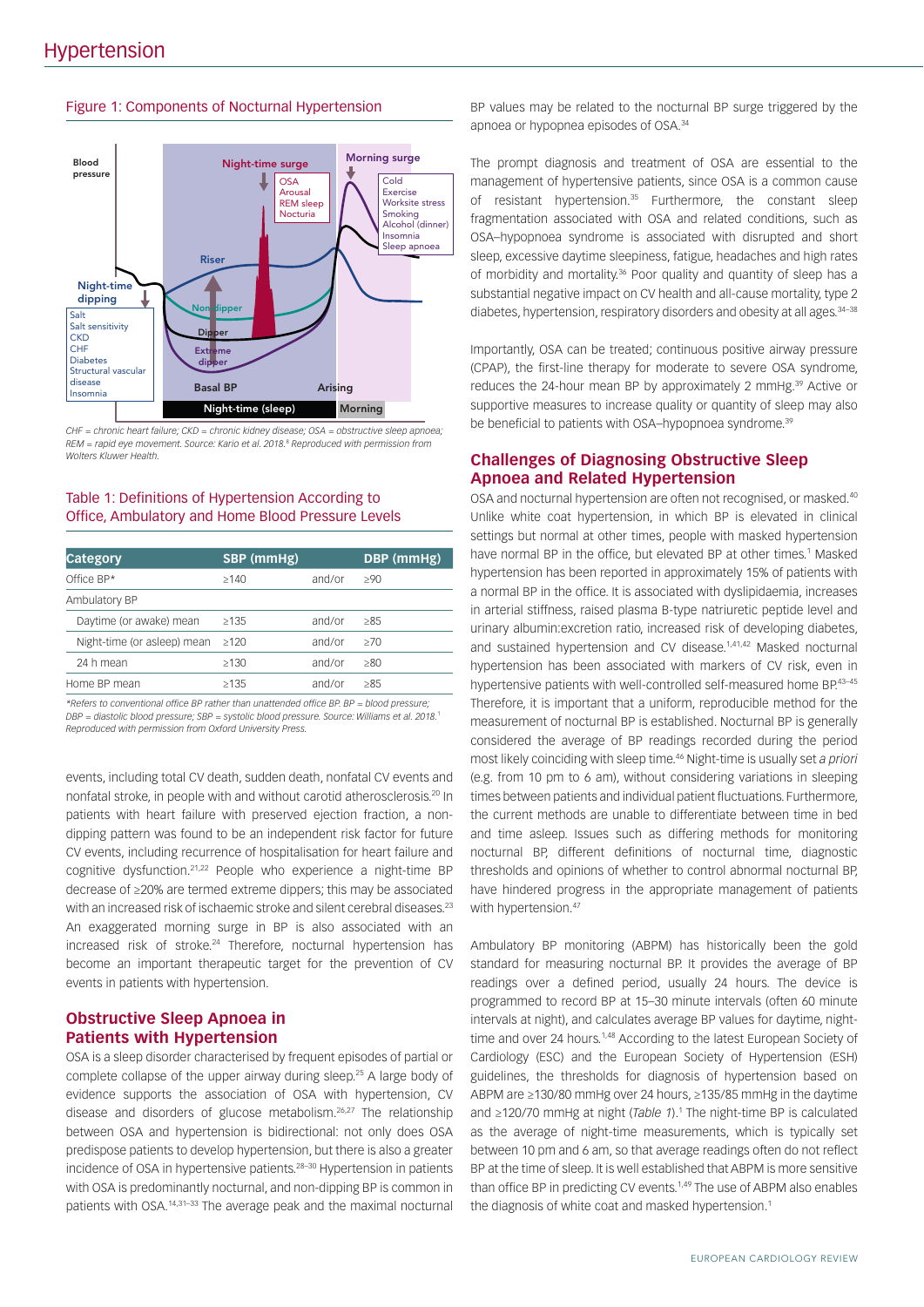Despite the advantages of ABPM, its availability is limited, and the devices are relatively expensive.<sup>48,50</sup> As a result, not every patient with hypertension will have ABPM measurements and nocturnal hypertension can remain undetected. Furthermore, ABPM devices are cumbersome and often uncomfortable, and can cause sleep disturbance because of the device cuff inflation and frequency of measurements, resulting in a measured nocturnal BP value that is different from the true BP when the patient has an undisturbed sleep.<sup>51</sup> A prospective study found that nighttime BP rises and loses its prognostic significance in the patients who perceive a sleep deprivation by at least 2 hours during overnight monitoring.52 Finally, the definitions of masked and white-coat uncontrolled hypertension defined with ABPM show poor reproducibility over time, reducing its long-term prognostic value.<sup>53</sup> Therefore, there are several reasons to believe that there are still unmet needs for obtaining high-quality BP values during sleep.

# **The Role of Home Blood Pressure Monitoring in the Diagnosis and Treatment of Hypertension**

The use of home BP monitoring (HBPM) is widespread, well accepted and is relatively inexpensive compared with ABPM.<sup>1</sup> A comparison of the advantages and disadvantages of the two techniques is given in *Table 2*. Patient preference might influence adherence to BP-lowering medication. A 2014 study of 119 patients found that patients with hypertension prefer HBPM to ABPM.<sup>54</sup> This is an important finding and warrants further investigation. Early studies suggested that the use of HBPM could improve adherence and the level of BP control to target.<sup>55</sup> A recent trial confirmed that the use of connected HBPM devices improves the percentage of patients that achieve target values and the time in which the target is reached.<sup>56</sup> Therefore, home BP monitoring has become widely recommended for the management of hypertension, as it enables the collection of more data away from the office setting and in a patient's normal environment.1

The ESC/ESH guidelines state that the lack of nocturnal readings in HBPM is a disadvantage, and that home nocturnal BP monitoring is not available.<sup>1</sup> However, recent technological advances in self-monitoring devices have facilitated the development of several kinds of home measurement devices for nocturnal BP, and a number of studies have shown that nocturnal HBPM is both feasible and effective.<sup>8,57-65</sup> The first data on nocturnal BP measurement were obtained in 2001, when a Japanese research group examined the impact of a single nocturnal BP measurement on sleep quality.<sup>63</sup> The same research group later found that the reproducibility of a single nocturnal BP measurement as assessed using an HBPM device was not good.<sup>61</sup> Subsequently, HBPM devices have produced data that correlate more closely with ABPM measurements.<sup>64</sup>

A number of nocturnal HBPM devices have been validated. These include two oscillometric upper-arm cuff home BP monitors (Omron HEM-747IC-N; OMRON Healthcare and the HEM-5001; Medinote, Omron Healthcare).66,67At present, no comparative studies have been performed for these devices.

In order to fully assess the benefits of nocturnal HBPM, studies are needed to assess its reproducibility within subjects and the prognostic ability. In a pilot study, 39 patients with OSA underwent polysomnography, clinic BP measurements, and HBPM using a device that allowed daytime (3 days, two duplicate readings per day) and automated night-time BP measurement (3 nights, three readings per night).65 HBPM showed a stronger correlation than ABPM to the severity of OSA.<sup>60</sup> Another study ( $n=30$ ) evaluating nocturnal BP of treatment-naive individuals using an HBPM device found

#### Table 2: Comparison of Ambulatory Blood Pressure Monitoring and Home Blood Pressure Monitoring

| <b>ABPM</b>                                                                                                                                                                                 | <b>HBPM</b>                                                                                                                                                                                                                                                                                        |
|---------------------------------------------------------------------------------------------------------------------------------------------------------------------------------------------|----------------------------------------------------------------------------------------------------------------------------------------------------------------------------------------------------------------------------------------------------------------------------------------------------|
| <b>Advantages</b><br>Ability to identify white coat and<br>masked hypertension<br>Substantial information from a single •<br>measurement session, including<br>short-term BP variability    | <b>Advantages</b><br>Ability to identify white coat and<br>masked hypertension<br>Inexpensive and widely available<br>• Tend to be preferred by patients over<br><b>ABPM</b><br>• Particularly useful for patients with OSA<br>• Can be used over long periods to<br>assess day-to-day variability |
| <b>Disadvantages</b><br>Relatively expensive<br>Can be cumbersome and often<br>uncomfortable<br>• Can cause sleep disturbance,<br>resulting in an inaccurate measured<br>nocturnal BP value | <b>Disadvantages</b><br>Potential for measurement error<br>Limited data available on nocturnal<br>BP monitoring                                                                                                                                                                                    |

*ABPM = ambulatory blood pressure monitoring; BP = blood pressure; HBPM = home blood pressure monitoring; OSA = obstructive sleep apnoea.*

that night-time BP measurements were significantly lower in subjects without left ventricular hypertrophy (LVH) compared with those with LVH, while daytime readings were not significantly different between the two groups.62 A recent meta-analysis found that the nocturnal HBPM and ABPM measurements provided similar values (HBPM readings were 1.4 mmHg higher for systolic and 0.2 mmHg lower for diastolic values) compared with ABPM measurements, and both were similarly associated with measures of target organ damage (left ventricular mass index).<sup>58</sup>

# **The NightView HBPM Device**

To date, all studies on nocturnal HBPM have been small. Practical issues need to be addressed, including the optimal number of nocturnal BP readings needed to obtain clinically meaningful information. The most accurate assessment of nocturnal BP would require frequent measurements during sleep, but this may cause sleep interruption and would be expensive for individuals with the current method of ABPM. On the other hand, HBPM with cheaper and validated available devices is not suitable for night-time BP measurements because these need patients to initiate the readings. Therefore, a reasonable compromise is needed. Available data suggest that HBPM may prove to be more feasible, affordable and widely available for routine continued clinical assessment of nocturnal BP, but a standardised validated method for the measurement of nocturnal BP is needed.

NightView (OMRON Healthcare, HEM9601T-E3) is a connected wrist type HBPM device for use in adults with wrist circumference ranging from 13.5 cm to 21.5 cm (*Figure 2*). In addition to normal daytime measurements, it also automatically takes BP measurements during sleep. The NightView nocturnal mode is selected when the patient goes to bed and automatically takes three measurements whether the user is asleep or awake at the time of measurement: 4 hours after going to bed, at 2 am and 4 am. These measurements are silent and do not cause sleep disturbance. If a nocturnal measurement fails because of an error such as movement error, the monitor will try to take another measurement a minute later (it tries only once).

The device is connected via Bluetooth and data management is done via the Omron Connect app. NightView has been clinically validated in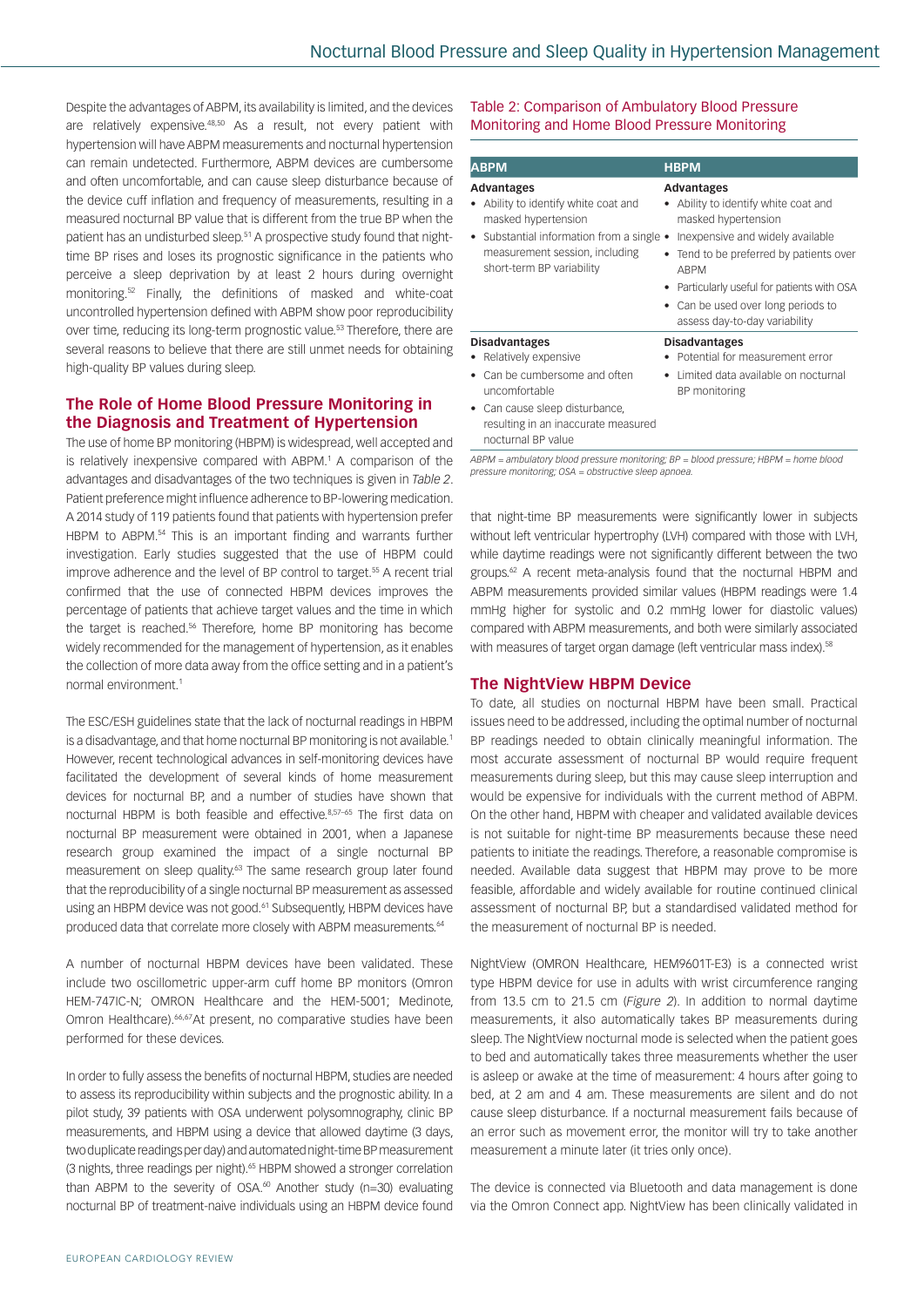#### Figure 2: The NightView Blood Pressure Monitor



*Reproduced with permission from OMRON.*

sitting and in supine position (with palm placed sideways, upwards and downwards), according to the ANSI/AAMI/ISO81060-2:201 protocol and has passed all criteria.<sup>68,69</sup> A comparison with ABPM in 85 subjects found similar results in office and out of office.<sup>68,69</sup> This improved possibility to detect masked nocturnal hypertension will allow optimisation of BP-lowering medication, with the ultimate goal of optimising the achievement of BP target values and reduce CV events.

#### **Treatment of Nocturnal Hypertension**

The impact of controlling night-time BP is potentially greater in people with hypertension who are taking medication than in those who are not taking medication, because the BP-lowering effect of a once-daily BP drug may not persist for 24 hours even in patients with well-controlled daytime BP.<sup>8</sup> Therefore, it has been suggested that taking BP-lowering medication at night may be more effective than in the morning.

The Ambulatory Blood Pressure Monitoring and Cardiovascular Events (MAPEC) study, which included 2,156 hypertensive adults with a median follow-up of 5.6 years, found that the administration of at least one BPlowering medication at bedtime was more effective than morning dosing, both in terms of lowering nocturnal BP and restoring the expected variability in BP, and for reducing CV events and total mortality.<sup>70</sup>

Recently, the Hygia Chronotherapy Trial in Spain involved 19,084 patients in the primary care setting.71 The trial was designed to compare treatment with BP-lowering medications at bedtime with usual upon awakening hypertension therapy in terms of CV risk reduction. The results have sparked much interest and debate, since they suggest that patients who took medication at bedtime, compared with upon awakening, had more than half the rate of CV events during the mean 6.3 year follow-up, attributable only to a 3.3/1.6 mmHg greater fall in night-time BP and no difference in daytime BP.71 However, the study has a number of important limitations. The two groups differed significantly: there were more patients with previous CV events and more patients taking diuretics and beta-blockers in the awakening medication group than in the group receiving bedtime medication.<sup>72</sup> The prevalence of side-effects and non-adherence was unexpectedly similar between groups, and the relative risk reduction recorded was unexpectedly high for the reported small differences in BP recorded at night.<sup>73</sup> Doubts concerning ethics, randomisation and plausibility have led to questioning the credibility of the results.<sup>73,74</sup> Further well-designed randomised controlled trials are needed to provide evidence that treating nocturnal BP is beneficial.

#### **Conclusion**

Nocturnal hypertension, as assessed by ABPM, is a stronger predictor of CV events than daytime hypertension, suggesting that monitoring nocturnal BP is an important method of stratifying CV risk due to high BP, although the additional CV benefits of lowering night-time BP is still debated. Furthermore, there is a need for the prompt diagnosis and treatment of hypertension and OSA to help address the increasing CV morbidity and mortality due to the frequent co-morbidity. A recent review found that certain antihypertensive medications are more effective than others in regulation of nocturnal BP, but that the timing of drug administration is key to the reduction of night-time BP. However, the authors concluded that further studies are needed.<sup>75,76</sup>

Night-time ABPM may interfere with sleep quality because of the intrusive cuff inflation and the frequency of measurements, often resulting in disturbed sleep and inaccurate nocturnal BP measurements. The use of nocturnal HBPM is potentially a reliable, cheaper and practical alternative to ABPM for the repeated measurement of BP during sleep. The use of HBPM devices is widespread, well accepted by users and is relatively inexpensive, it may prove to be more feasible and widely available for routine clinical assessment of nocturnal BP, reducing primary care consultations and healthcare costs. Preliminary data suggest that nocturnal HBPM is feasible and provides prognostic information similar to that of ABPM. The NightView HBPM device offers the possibility of daytime and night-time BP measurements with minimal sleep disturbance.

Further data are needed on the prognostic significance of nocturnal BP measured by HBPM in terms of CV outcomes, optimal schedules for measurement, and the value of administering BP medications at different time of the day.

- 1. Williams B, Mancia G, Spiering W, et al. 2018 ESC/ESH Guidelines for the management of arterial hypertension. *Eur Heart J* 2018;39:3021–104. [https://doi.org/10.1093/eurheartj/](https://doi.org/10.1093/eurheartj/ehy339) [ehy339](https://doi.org/10.1093/eurheartj/ehy339); PMID: 30165516.
- 2. NCD Risk Factor Collaboration (NCD-RisC). Worldwide trends in blood pressure from 1975 to 2015: a pooled analysis of 1479 population-based measurement studies with 19.1 million participants. *Lancet* 2017;389:37–55. [https://doi.org/10.1016/s0140-6736\(16\)31919-5;](https://doi.org/10.1016/s0140-6736(16)31919-5) PMID: 27863813.
- 3. Kearney PM, Whelton M, Reynolds K, et al. Global burden of hypertension: analysis of worldwide data. *Lancet*  2005;365:217–23. [https://doi.org/10.1016/s0140-](https://doi.org/10.1016/s0140-6736(05)17741-1)

[6736\(05\)17741-1;](https://doi.org/10.1016/s0140-6736(05)17741-1) PMID: 15652604.

- 4. Kain HK, Hinman AT, Sokolow M. Arterial blood pressure measurements with a portable recorder in hypertensive patients. I. Variability and correlation with "casual" pressures. *Circulation* 1964;30:882–92. [https://doi.org/10.1161/01.](https://doi.org/10.1161/01.CIR.30.6.882) [CIR.30.6.882;](https://doi.org/10.1161/01.CIR.30.6.882) PMID: 14246333.
- 5. O'Brien E, Sheridan J, O'Malley K, Dippers and non-dippers. *Lancet* 1988;2:397. [https://doi.org/10.1016/s0140-](https://doi.org/10.1016/s0140-6736(88)92867-x) [6736\(88\)92867-x](https://doi.org/10.1016/s0140-6736(88)92867-x); PMID: 2899801.
- Shea SA, Hilton MF, Hu K, et al. Existence of an endogenous circadian blood pressure rhythm in humans that peaks in the evening. *Circ Res* 2011;108:980–4. [https://doi.org/10.1161/](https://doi.org/10.1161/CIRCRESAHA.110.233668) [CIRCRESAHA.110.233668](https://doi.org/10.1161/CIRCRESAHA.110.233668); PMID: 21474818.
- 7. Pickering TG. The clinical significance of diurnal blood pressure variations. Dippers and nondippers. *Circulation* 1990;81:700–2. <https://doi.org/10.1161/01.CIR.81.2.700>; PMID: 2137050.
- 8. Kario K. Nocturnal hypertension: new technology and evidence. *Hypertension* 2018;71:997–1009. [https://doi.](https://doi.org/10.1161/hypertensionaha.118.10971) [org/10.1161/hypertensionaha.118.10971;](https://doi.org/10.1161/hypertensionaha.118.10971) PMID: 29712746.
- 9. Omboni S, Parati G, Palatini P, et al. Reproducibility and clinical value of nocturnal hypotension: prospective evidence from the SAMPLE study. *J Hypertens* 1998;16:733–8. [https://doi.](https://doi.org/10.1097/00004872-199816060-00003) [org/10.1097/00004872-199816060-00003;](https://doi.org/10.1097/00004872-199816060-00003) PMID: 9663912.
- 10. Ohkubo T, Hozawa A, Yamaguchi J, et al. Prognostic significance of the nocturnal decline in blood pressure in individuals with and without high 24-h blood pressure: the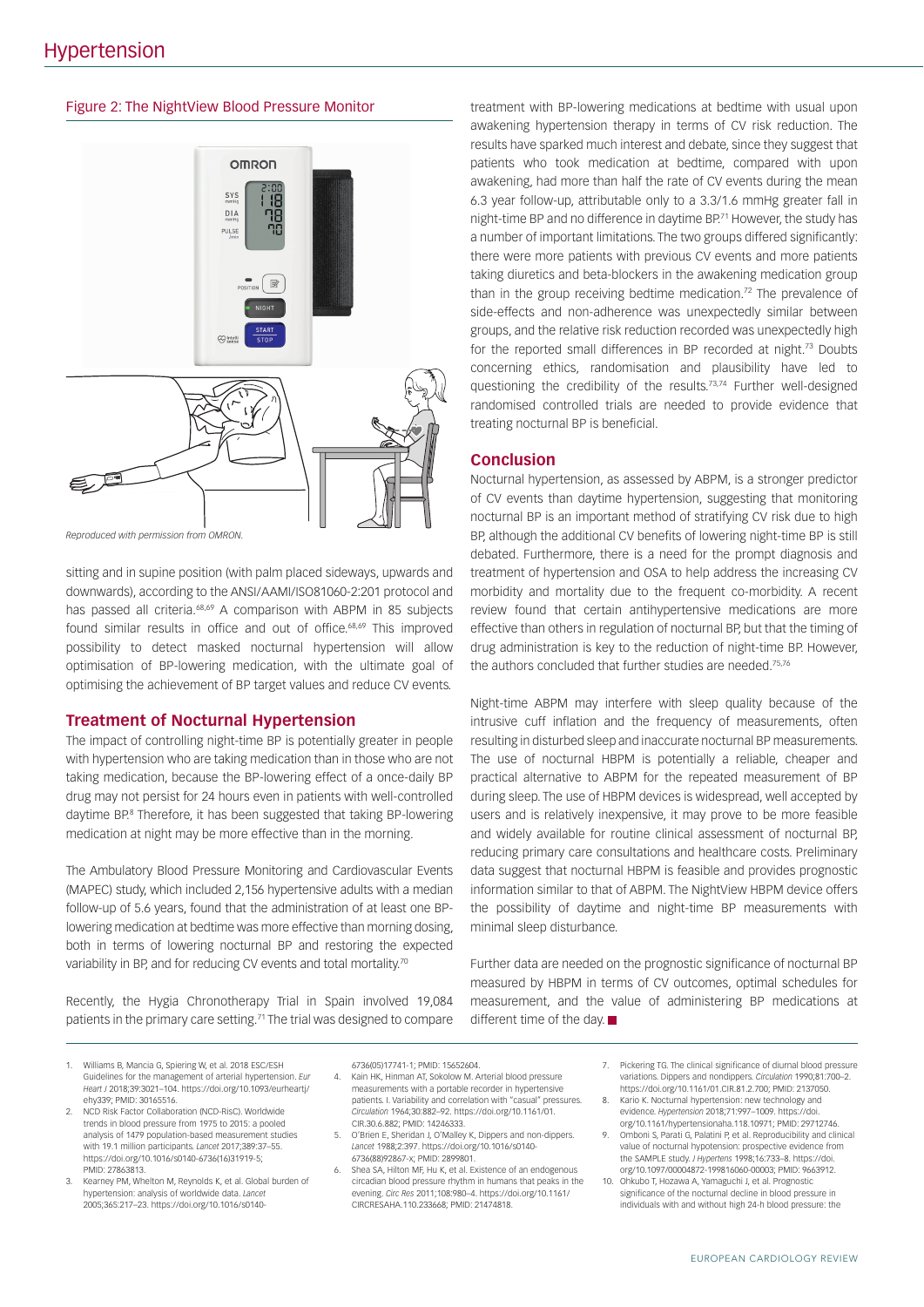Ohasama study. *J Hypertens* 2002;20:2183–9. [https://doi.](https://doi.org/10.1097/00004872-200211000-00017) [org/10.1097/00004872-200211000-00017;](https://doi.org/10.1097/00004872-200211000-00017) PMID: 12409956.

- 11. de la Sierra A, Redon J, Banegas JR, et al. Prevalence and factors associated with circadian blood pressure patterns in hypertensive patients. *Hypertension* 2009;53:466–72. [https://](https://doi.org/10.1161/hypertensionaha.108.124008) [doi.org/10.1161/hypertensionaha.108.124008](https://doi.org/10.1161/hypertensionaha.108.124008); PMID: 19171788.
- 12. de la Sierra A, Gorostidi M, Banegas JR, et al. Nocturnal hypertension or nondipping: which is better associated with the cardiovascular risk profile? *Am J Hypertens* 2014;27:680–7.
- <https://doi.org/10.1093/ajh/hpt175>; PMID: 24061070. 13. Crinion SJ, Ryan S, Kleinerova J, et al. Nondipping nocturnal blood pressure predicts sleep apnea in patients with hypertension. *J Clin Sleep Med* 2019;15:957–63. [https://doi.](https://doi.org/10.5664/jcsm.7870) [org/10.5664/jcsm.7870](https://doi.org/10.5664/jcsm.7870); PMID: 31383232.
- 14. Fagard RH, Celis H, Thijs L, et al. Daytime and nighttime blood pressure as predictors of death and cause-specific cardiovascular events in hypertension. *Hypertension* 2008;51:55–61. [https://doi.org/10.1161/](https://doi.org/10.1161/hypertensionaha.107.100727)
- [hypertensionaha.107.100727;](https://doi.org/10.1161/hypertensionaha.107.100727) PMID: 18039980. 15. Salles GF, Reboldi G, Fagard RH, et al. Prognostic effect of the nocturnal blood pressure fall in hypertensive patients: the Ambulatory Blood Pressure Collaboration in Patients With Hypertension (ABC-H) meta-analysis. *Hypertension*  2016;67:693–700. [https://doi.org/10.1161/](https://doi.org/10.1161/hypertensionaha.115.06981) [hypertensionaha.115.06981](https://doi.org/10.1161/hypertensionaha.115.06981); PMID: 26902495.
- 16. Fagard RH, Thijs L, Staessen JA, et al. Night-day blood pressure ratio and dipping pattern as predictors of death and cardiovascular events in hypertension. *J Hum Hypertens*  2009;23:645–53. [https://doi.org/10.1038/jhh.2009.9;](https://doi.org/10.1038/jhh.2009.9) PMID: 19225527.
- 17. Boggia J, Li Y, Thijs L, et al. Prognostic accuracy of day versus night ambulatory blood pressure: a cohort study. *Lancet* 2007;370:1219–29. [https://doi.org/10.1016/s0140-](https://doi.org/10.1016/s0140-6736(07)61538-4) [6736\(07\)61538-4;](https://doi.org/10.1016/s0140-6736(07)61538-4) PMID: 17920917.
- 18. Hansen TW, Li Y, Boggia J, et al. Predictive role of the nighttime blood pressure. *Hypertension* 2011;57:3–10. [https://doi.](https://doi.org/10.1161/hypertensionaha.109.133900)
- [org/10.1161/hypertensionaha.109.133900](https://doi.org/10.1161/hypertensionaha.109.133900); PMID: 21079049. 19. Kario K, Pickering TG, Matsuo T, et al. Stroke prognosis and abnormal nocturnal blood pressure falls in older hypertensives. *Hypertension* 2001;38:852–7. [https://doi.](https://doi.org/10.1161/hy1001.092640) [org/10.1161/hy1001.092640](https://doi.org/10.1161/hy1001.092640); PMID: 11641298.
- 20. Kario K, Pickering TG, Umeda Y, et al. Morning surge in blood pressure as a predictor of silent and clinical cerebrovascular disease in elderly hypertensives: a prospective study. *Circulation* 2003;107:1401–6. [https://doi.org/10.1161/01.](https://doi.org/10.1161/01.cir.0000056521.67546.aa) [cir.0000056521.67546.aa](https://doi.org/10.1161/01.cir.0000056521.67546.aa); PMID: 12642361.
- 21. Punjabi NM. The epidemiology of adult obstructive sleep apnea. *Proc Am Thorac Soc* 2008;5:136–43. [https://doi.](https://doi.org/10.1513/pats.200709-155MG) [org/10.1513/pats.200709-155MG;](https://doi.org/10.1513/pats.200709-155MG) PMID: 18250205.
- 22. Peppard PE, Young T, Palta M, et al. Prospective study of the association between sleep-disordered breathing and hypertension. *N Engl J Med* 2000;342:1378–84. [https://doi.](https://doi.org/10.1056/nejm200005113421901) [org/10.1056/nejm200005113421901;](https://doi.org/10.1056/nejm200005113421901) PMID: 10805822.
- 23. Peker Y, Carlson J, Hedner J. Increased incidence of coronary artery disease in sleep apnoea: a long-term follow-up. *Eur Respir J* 2006;28:596–602;10.1183/09031936.06.00107805; PMID: 16641120.
- Punjabi NM, Polotsky VY. Disorders of glucose metabolism in sleep apnea. *J Appl Physiol (1985)* 2005;99:1998–2007. [https://](https://doi.org/10.1152/japplphysiol.00695.2005)
- [doi.org/10.1152/japplphysiol.00695.2005;](https://doi.org/10.1152/japplphysiol.00695.2005) PMID: 16227461. 25. Ahmad M, Makati D, Akbar S. Review of and updates on hypertension in obstructive sleep apnea. *Int J Hypertens* 2017;2017:1848375. [https://doi.org/10.1155/2017/1848375;](https://doi.org/10.1155/2017/1848375) PMID: 29147581.
- Lavie P, Herer P, Hoffstein V. Obstructive sleep apnoea syndrome as a risk factor for hypertension: population study. *BMJ* 2000;320:479–82. [https://doi.org/10.1136/](https://doi.org/10.1136/bmj.320.7233.479) [bmj.320.7233.479;](https://doi.org/10.1136/bmj.320.7233.479) PMID: 10678860.
- 27. Nieto FJ, Young TB, Lind BK, et al. Association of sleepdisordered breathing, sleep apnea, and hypertension in a large community-based study. Sleep Heart Health Study. *JAMA*  2000;283:1829–36.<https://doi.org/10.1001/jama.283.14.1829>; PMID: 10770144.
- Loredo JS, Ancoli-Israel S, Dimsdale JE. Sleep quality and blood pressure dipping in obstructive sleep apnea. *Am J Hypertens* 2001;14:887–92. [https://doi.org/10.1016/s0895-7061\(01\)02143-](https://doi.org/10.1016/s0895-7061(01)02143-4) [4;](https://doi.org/10.1016/s0895-7061(01)02143-4) PMID: 11587154.
- 29. Marrone O, Bonsignore MR, Blood-pressure variability in patients with obstructive sleep apnea: current perspectives. *Nat Sci Sleep* 2018;10:229–42. [https://doi.org/10.2147/nss.](https://doi.org/10.2147/nss.S148543) [S148543](https://doi.org/10.2147/nss.S148543); PMID: 30174467.
- 30. Marin JM, Agusti A, Villar I, et al. Association between treated and untreated obstructive sleep apnea and risk of hypertension. *JAMA* 2012;307:2169–76. [https://doi.](https://doi.org/10.1001/jama.2012.3418) [org/10.1001/jama.2012.3418](https://doi.org/10.1001/jama.2012.3418); PMID: 22618924.
- Baguet JP, Hammer L, Levy P, et al. Night-time and diastolic hypertension are common and underestimated conditions in newly diagnosed apnoeic patients. *J Hypertens* 2005;23:521–7. [https://doi.org/10.1097/01.hjh.0000160207.58781.4e;](https://doi.org/10.1097/01.hjh.0000160207.58781.4e) PMID: 15716692.
- 32. Calhoun DA, Jones D, Textor S, et al. Resistant hypertension: diagnosis, evaluation, and treatment: a scientific statement from the American Heart Association Professional Education Committee of the Council for High Blood Pressure Research,

*Circulation* 2008;117:e510–26. [https://doi.org/10.1161/](https://doi.org/10.1161/circulationaha.108.189141) [circulationaha.108.189141](https://doi.org/10.1161/circulationaha.108.189141); PMID: 18574054.

- 33. Marin JM, Carrizo SJ, Vicente E, et al. Long-term cardiovascular outcomes in men with obstructive sleep apnoea-hypopnoea with or without treatment with continuous positive airway pressure: an observational study. *Lancet* 2005;365:1046–53. [https://doi.org/10.1016/s0140-6736\(05\)71141-7;](https://doi.org/10.1016/s0140-6736(05)71141-7) PMID: 15781100.
- 34. Cappuccio FP, Cooper D, D'Elia L, et al. Sleep duration predicts cardiovascular outcomes: a systematic review and metaanalysis of prospective studies. *Eur Heart J* 2011;32:1484–92. <https://doi.org/10.1093/eurheartj/ehr007>; PMID: 21300732.
- 35. Cappuccio FP, D'Elia L, Strazzullo P, et al. Sleep duration and all-cause mortality: a systematic review and meta-analysis of prospective studies. *Sleep* 2010;33:585–92. [https://doi.](https://doi.org/10.1093/sleep/33.5.585) [org/10.1093/sleep/33.5.585](https://doi.org/10.1093/sleep/33.5.585); PMID: 20469800.
- 36. Cappuccio FP, D'Elia L, Strazzullo P, et al. Quantity and quality of sleep and incidence of type 2 diabetes: a systematic review and meta-analysis. *Diabetes Care* 2010;33:414–20. [https://doi.](https://doi.org/10.2337/dc09-1124) [org/10.2337/dc09-1124](https://doi.org/10.2337/dc09-1124); PMID: 19910503. 37. Gangwisch JE, Heymsfield SB, Boden-Albala B, et al. Short
- sleep duration as a risk factor for hypertension: analyses of the first National Health and Nutrition Examination Survey. *Hypertension* 2006;47:833–9. [https://doi.org/10.1161/01.](https://doi.org/10.1161/01.HYP.0000217362.34748.e0) [HYP.0000217362.34748.e0;](https://doi.org/10.1161/01.HYP.0000217362.34748.e0) PMID: 16585410.
- 38. Cappuccio FP, Stranges S, Kandala NB, et al. Gender-specific associations of short sleep duration with prevalent and incident hypertension: the Whitehall II Study. *Hypertension*  2007;50:693–700. [https://doi.org/10.1161/](https://doi.org/10.1161/hypertensionaha.107.095471) [hypertensionaha.107.095471;](https://doi.org/10.1161/hypertensionaha.107.095471) PMID: 17785629.
- 39. Bliwise DL. Sleep-related respiratory disturbances. *J Gerontol*  1984;39:255. [https://doi.org/10.1093/geronj/39.2.255;](https://doi.org/10.1093/geronj/39.2.255) PMID: 6699385.
- 40. Cappuccio FP, Taggart FM, Kandala NB, et al. Meta-analysis of short sleep duration and obesity in children and adults. *Sleep*  2008;31:619–26. <https://doi.org/10.1093/sleep/31.5.619>; PMID: 18517032.
- 41. Miller MA, Kruisbrink M, Wallace J, et al. Sleep duration and incidence of obesity in infants, children, and adolescents: a systematic review and meta-analysis of prospective studies. *Sleep* 2018;41:zsy018.<https://doi.org/10.1093/sleep/zsy018>; PMID: 29401314.
- 42. Haentjens P, Van Meerhaeghe A, Moscariello A, et al. The impact of continuous positive airway pressure on blood pressure in patients with obstructive sleep apnea syndrome: evidence from a meta-analysis of placebo-controlled randomized trials. *Arch Intern Med* 2007;167:757–64. [https://doi.](https://doi.org/10.1001/archinte.167.8.757) [org/10.1001/archinte.167.8.757](https://doi.org/10.1001/archinte.167.8.757); PMID: 17452537.
- 43. Randerath W, Bassetti CL, Bonsignore MR, et al. Challenges and perspectives in obstructive sleep apnoea. *Eur Respir J* 2018;52:1702616. [https://doi.org/10.1183/13993003.02616-](https://doi.org/10.1183/13993003.02616-2017) [2017](https://doi.org/10.1183/13993003.02616-2017); PMID: 29853491.
- Bobrie G, Clerson P, Menard J, et al. Masked hypertension: a systematic review. *J Hypertens* 2008;26:1715–25. [https://doi.](https://doi.org/10.1097/HJH.0b013e3282fbcedf) [org/10.1097/HJH.0b013e3282fbcedf](https://doi.org/10.1097/HJH.0b013e3282fbcedf); PMID: 18698202.
- 45. Mancia G, Facchetti R, Bombelli M, et al. Long-term risk of mortality associated with selective and combined elevation in office, home, and ambulatory blood pressure. *Hypertension*  2006;47:846–53. [https://doi.org/10.1161/01.](https://doi.org/10.1161/01.HYP.0000215363.69793.bb) [HYP.0000215363.69793.bb](https://doi.org/10.1161/01.HYP.0000215363.69793.bb); PMID: 16567588.
- 46. Hoshide S, Ishikawa J, Eguchi K, et al. Masked nocturnal hypertension and target organ damage in hypertensives with well-controlled self-measured home blood pressure. *Hypertens Res* 2007;30:143–9. [https://doi.org/10.1291/hypres.30.143;](https://doi.org/10.1291/hypres.30.143) PMID: 17460384.
- Wijkman M, Lanne T, Engvall J, et al. Masked nocturnal hypertension – a novel marker of risk in type 2 diabetes *Diabetologia* 2009;52:1258–64. [https://doi.org/10.1007/s00125-](https://doi.org/10.1007/s00125-009-1369-9) [009-1369-9;](https://doi.org/10.1007/s00125-009-1369-9) PMID: 19396423.
- 48. O'Flynn AM, Madden JM, Russell AJ, et al. Isolated nocturna hypertension and subclinical target organ damage: a systematic review of the literature. *Hypertens Res* 2015;38:570– 5. [https://doi.org/10.1038/hr.2015.43;](https://doi.org/10.1038/hr.2015.43) PMID: 25832917.
- Waeber B, Mourad JJ, O'Brien E, Nighttime blood pressure: a target for therapy? *Curr Hypertens Rep* 2010;12:474–9. [https://](https://doi.org/10.1007/s11906-010-0152-0) [doi.org/10.1007/s11906-010-0152-0;](https://doi.org/10.1007/s11906-010-0152-0) PMID: 20862569.
- 50. Xu T, Zhang YQ, Tan XR, The dilemma of nocturnal blood pressure. *J Clin Hypertens (Greenwich)* 2012;14:787–91. [https://](https://doi.org/10.1111/jch.12003) [doi.org/10.1111/jch.12003](https://doi.org/10.1111/jch.12003); PMID: 23126351. 51. Pickering TG, Shimbo D, Haas D. Ambulatory blood-pressure
- monitoring. *N Engl J Med* 2006;354:2368–74. [https://doi.](https://doi.org/10.1056/NEJMra060433) [org/10.1056/NEJMra060433](https://doi.org/10.1056/NEJMra060433); PMID: 16738273.
- 52. Piper MA, Evans CV, Burda BU, et al. Diagnostic and predictive accuracy of blood pressure screening methods with consideration of rescreening intervals: a systematic review for the U.S. Preventive Services Task Force. *Ann Intern Med*  2015;162:192–204. [https://doi.org/10.7326/m14-1539;](https://doi.org/10.7326/m14-1539) PMID: 25531400.
- 53. Mancia G, Facchetti R, Cuspidi C et al. Limited reproducibility of MUCH and WUCH: evidence from the ELSA study. *Eur Heart J*  2020;41:1565–71.<https://doi.org/10.1093/eurheartj/ehz651>; PMID: 31539054.
- Dadlani A, Madan K, Sawhney JPS. Ambulatory blood pressure monitoring in clinical practice. *Indian Heart J* 2019;71:91–7. <https://doi.org/10.1016/j.ihj.2018.11.015>; PMID: 31000190.
- 55. Davies RJ, Jenkins NE, Stradling JR. Effect of measuring ambulatory blood pressure on sleep and on blood pressure during sleep. *BMJ* 1994;308:820–3. [https://doi.org/10.1136/](https://doi.org/10.1136/bmj.308.6932.820) [bmj.308.6932.820](https://doi.org/10.1136/bmj.308.6932.820); PMID: 8167489.
- 56. Verdecchia P, Angeli F, Borgioni C, et al. Ambulatory blood pressure and cardiovascular outcome in relation to perceived sleep deprivation. *Hypertension* 2007;49:777–83. [https://doi.](https://doi.org/10.1161/01.Hyp.0000258215.26755.20)
- [org/10.1161/01.Hyp.0000258215.26755.20](https://doi.org/10.1161/01.Hyp.0000258215.26755.20); PMID: 17261645. 57. Nasothimiou EG, Karpettas N, Dafni MG, Stergiou GS. Patients' preference for ambulatory versus home blood pressure monitoring. *J Hum Hypertens* 2014;28:224–9. [https://doi.](https://doi.org/10.1038/jhh.2013.104) [org/10.1038/jhh.2013.104;](https://doi.org/10.1038/jhh.2013.104) PMID: 24152822.
- 58. Cappuccio FP, Kerry SM, Forbes L, Donald A. Blood pressure control by home monitoring: meta-analysis of randomised trials. *BMJ* 2004;329:145. [https://doi.org/10.1136/](https://doi.org/10.1136/bmj.38121.684410.AE) [bmj.38121.684410.AE;](https://doi.org/10.1136/bmj.38121.684410.AE) PMID: 15194600.
- 59. McManus RJ, Mant J, Franssen M, et al. Efficacy of self-monitored blood pressure, with or without telemonitoring, for titration of antihypertensive medication (TASMINH4): an unmasked randomised controlled trial. *Lancet* 2018;391:949- 59. [https://doi.org/10.1016/s0140-6736\(18\)30309-x](https://doi.org/10.1016/s0140-6736(18)30309-x); PMID: 29499873.
- 60. Asayama K, Fujiwara T, Hoshide S, et al. Nocturnal blood pressure measured by home devices: evidence and perspective for clinical application. *J Hypertens* 2019;37:905–16. <https://doi.org/10.1097/hjh.0000000000001987>; PMID: 30394982.
- Kollias A, Ntineri A, Stergiou GS. Association of night-time home blood pressure with night-time ambulatory blood pressure and target-organ damage: a systematic review and meta-analysis. *J Hypertens* 2017;35:442–52. [https://doi.](https://doi.org/10.1097/hjh.0000000000001189) [org/10.1097/hjh.0000000000001189](https://doi.org/10.1097/hjh.0000000000001189); PMID: 27930440.
- 62. Andreadis EA, Agaliotis G, Kollias A, et al. Night-time home versus ambulatory blood pressure in determining target organ damage. *J Hypertens* 2016;34:438–44. [https://doi.org/10.1097/](https://doi.org/10.1097/hjh.0000000000000815) [hjh.0000000000000815](https://doi.org/10.1097/hjh.0000000000000815); PMID: 26727487.
- 63. Stergiou GS, Triantafyllidou E, Cholidou K, et al. Asleep home blood pressure monitoring in obstructive sleep apnea: a pilot study. *Blood Press Monit* 2013;18:21–6. [https://doi.org/10.1097/](https://doi.org/10.1097/MBP.0b013e32835d3608) [MBP.0b013e32835d3608](https://doi.org/10.1097/MBP.0b013e32835d3608); PMID: 23263537.
- Hosohata K, Kikuya M, Ohkubo T, et al. Reproducibility of nocturnal blood pressure assessed by self-measurement of blood pressure at home. *Hypertens Res* 2007;30:707–12. [https://](https://doi.org/10.1291/hypres.30.707) [doi.org/10.1291/hypres.30.707](https://doi.org/10.1291/hypres.30.707); PMID: 17917318.
- 65. Pai AU, Chakrapani M, Bhaskaran U, et al. Study of homemonitored night blood pressure and its correlation with left ventricular hypertrophy in treatment-naive hypertensive patients. *Singapore Med J* 2012;53:95–8. PMID: 22337182.
- 66. Chonan K, Kikuya M, Araki T, et al. Device for the selfmeasurement of blood pressure that can monitor blood pressure during sleep. *Blood Press Monit* 2001;6:203–5. [https://doi.org/10.1097/00126097-200108000-00008;](https://doi.org/10.1097/00126097-200108000-00008) PMID: 11805470.
- Ushio H, Ishigami T, Araki N, et al. Utility and feasibility of a new programmable home blood pressure monitoring device for the assessment of nighttime blood pressure. *Clin Exp Nephrol* 2009;13:480–5. [https://doi.org/10.1007/s10157-009-](https://doi.org/10.1007/s10157-009-0192-4) [0192-4](https://doi.org/10.1007/s10157-009-0192-4); PMID: 19449180.
- 68. Kuwabara M, Harada K, Hishiki Y, et al. Validation of a wrist‐ type home nocturnal blood pressure monitor in the sitting and supine position according to the ANSI/AAMI/ISO81060‐2:2013 guidelines: Omron HEM9601T. *J Clin. Hypertens (Greenwich)* 2020;22:970–8. [https://doi/org/10.1111/jch.13864;](https://doi/org/10.1111/jch.13864) PMID: 32447831.
- 69. Heo R, Shin J. Wrist devices with both accuracy and feasibility, new option to measure nocturnal blood pressure? *J Clin Hypertens (Greenwich)* 2020;22:979–80. [https://doi.org/10.1111/](https://doi.org/10.1111/jch.13862) [jch.13862;](https://doi.org/10.1111/jch.13862) PMID: 32282114.
- Hermida RC, Ayala DE, Mojon A, et al. Influence of circadian time of hypertension treatment on cardiovascular risk: results of the MAPEC study, *Chronobiol Int* 2010;27:1629–51. [https://](https://doi.org/10.3109/07420528.2010.510230) [doi.org/10.3109/07420528.2010.510230](https://doi.org/10.3109/07420528.2010.510230); PMID: 20854139.
- 71. Hermida Hermida RC, Crespo JJ, Domínguez-Sardina M, et al. Bedtime hypertension treatment improves cardiovascular risk reduction: the Hygia Chronotherapy Trial. *Eur Heart J* 2019. [https://doi.org/10.1093/eurheartj/ehz754;](https://doi.org/10.1093/eurheartj/ehz754) PMID: 31641769; epub ahead of press.
- Sen S, Kaskal M, Üresin Y. Chrono-pharmacological effects of antihypertensive drugs. *Eur Heart J* 2020;41:1601. [https://doi.](https://doi.org/10.1093/eurheartj/ehaa213) [org/10.1093/eurheartj/ehaa213;](https://doi.org/10.1093/eurheartj/ehaa213) PMID: 32298408.
- Guthrie G, Poulter N, Macdonald T, et al. Chronotherapy in hypertension: the devil is in the details. *Eur Heart J* 2020;41:1606–7. [https://doi.org/10.1093/eurheartj/ehaa265;](https://doi.org/10.1093/eurheartj/ehaa265) PMID: 32306034.
- 74. Lüscher TF. The Hygia trial: discussions about surprising results. *Eur Heart J* 2020;41:1600. [https://doi.org/10.1093/](https://doi.org/10.1093/eurheartj/ehaa274) [eurheartj/ehaa274;](https://doi.org/10.1093/eurheartj/ehaa274) PMID: 32306031.
- 75. Expression of Concern. Relates to: 'Bedtime Hypertension Treatment Improves Cardiovascular Risk Reduction: Hygia Chronotherapy Trial'. *Eur Heart J* 2020;41:1600. https://doi.
- org/10.1093/eurheartj/ehaa339; PMID: 32318736. 76. Tadic M, Cuspidi C, Grassi G, Mancia G. Isolated nocturnal hypertension: what do we know and what can we do? Integ *Blood Press Control* 2020;13:63–9. [https://doi.org/10.2147/IBPC.](https://doi.org/10.2147/IBPC.S223336) [S223336](https://doi.org/10.2147/IBPC.S223336); PMID: 32368135.